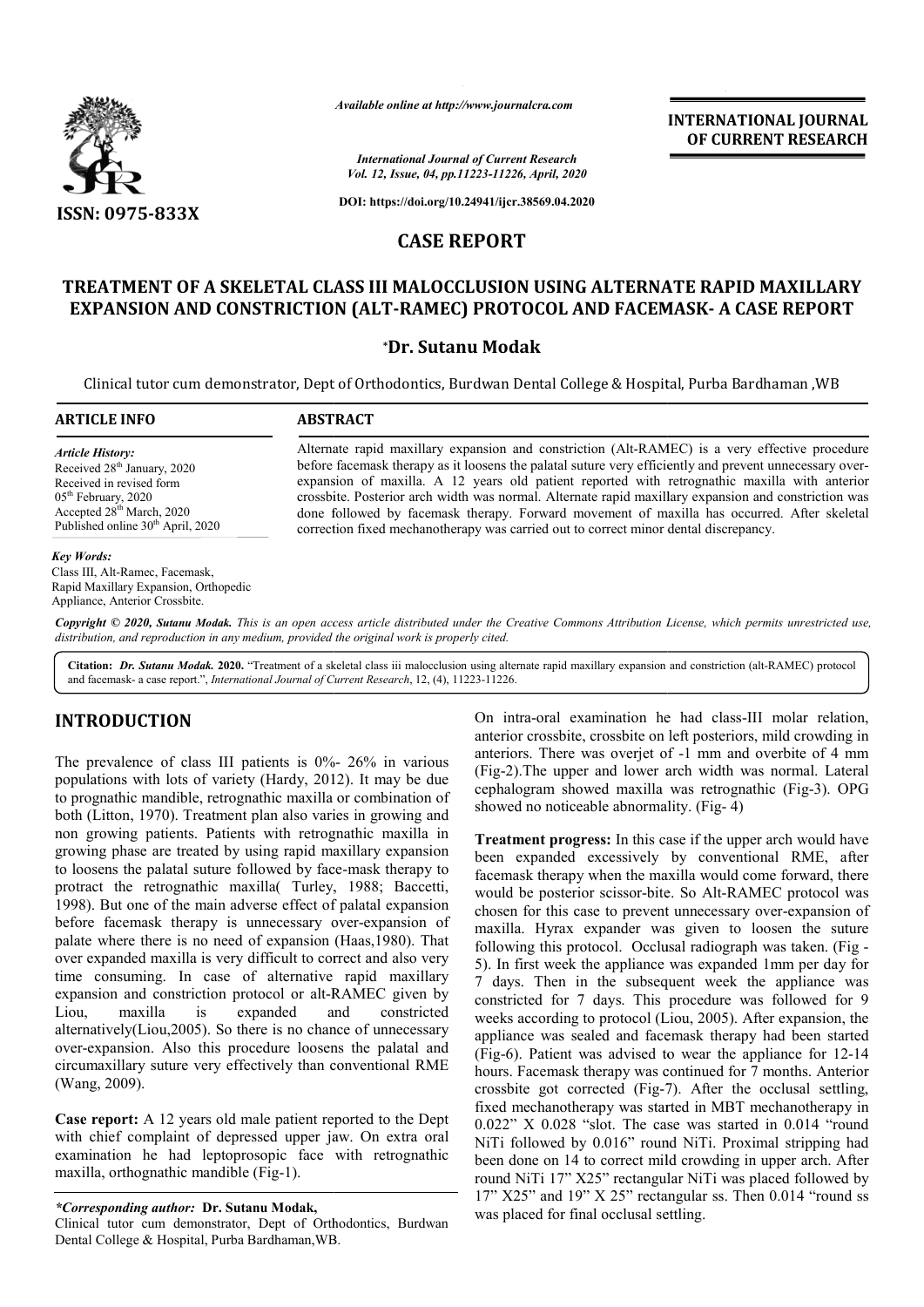







**Fig. 1. Pre-Treatment Extra-oral Photograph**



**Fig 2. Pre-treatment intra-oral photograph**



**Fig-3: Pre- Treatment Lateral Cephalogram**



**Fig 4. Pre Treatment OPG**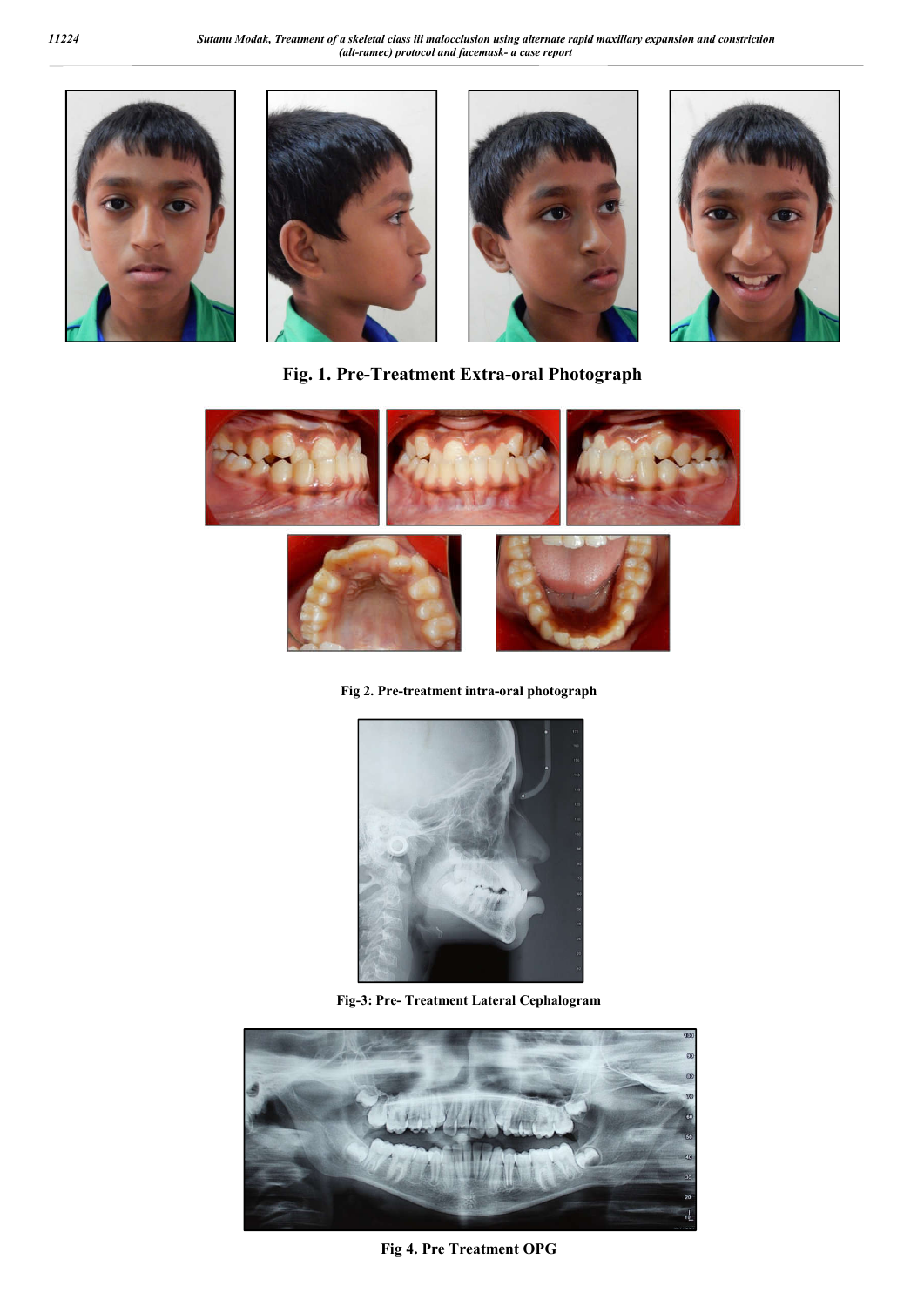

**Fig 5. Upper Occlusal radiograph with HYRAX Fig 6. Patient with facemask**





**Fig 7. Post Facemask intra-oral photography**





**Fig 8. Post Treatment Extra-oral Photograph**



**Fig 9. Post Treatment Intra-oral Photograph**